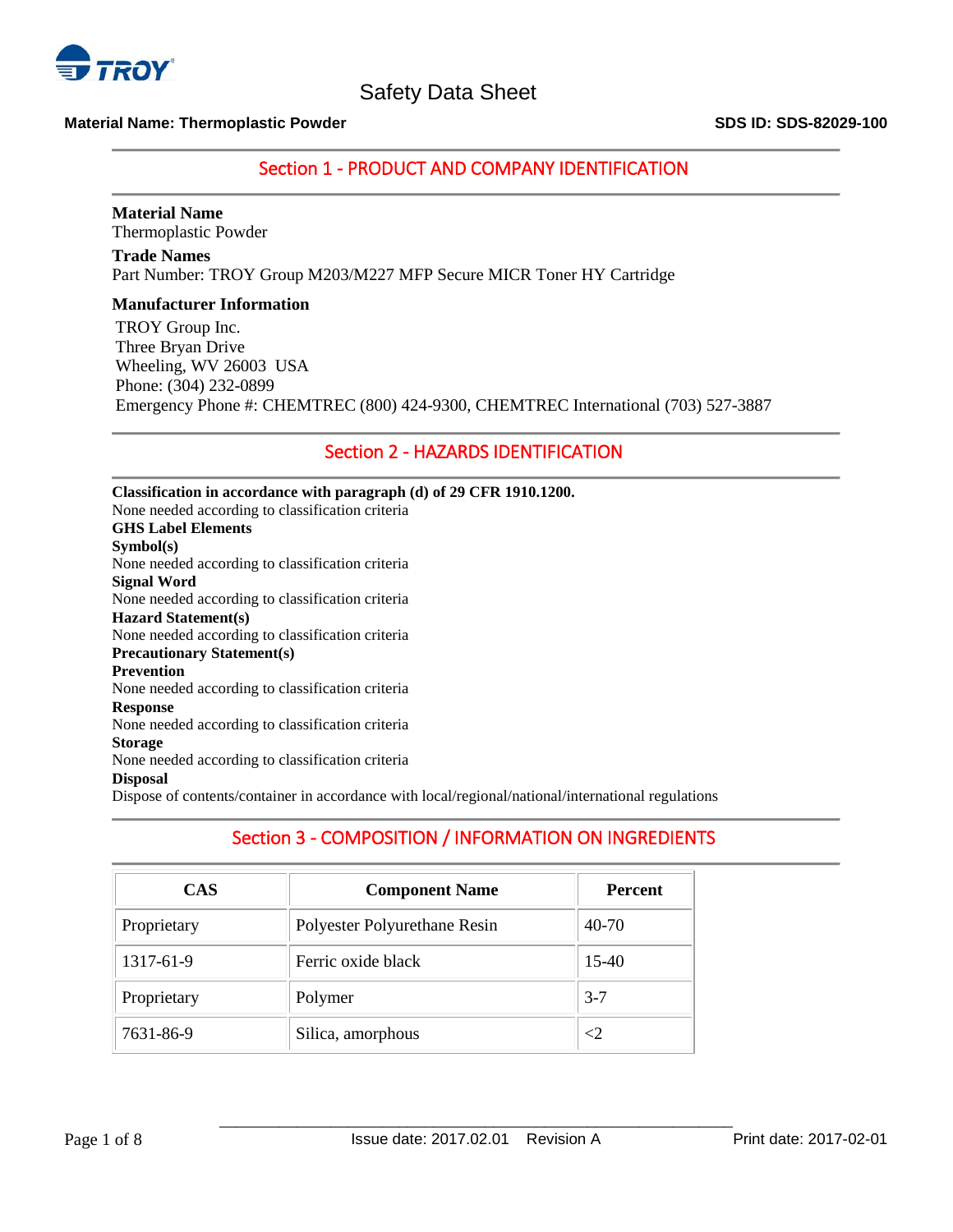

## **Material Name: Thermoplastic Powder SDS ID: SDS-82029-100**

## Section 4 - FIRST AID MEASURES

## **Inhalation**

If adverse effects occur, remove to uncontaminated area. Give artificial respiration if not breathing. Get medical advice/attention if you feel unwell.

## **Skin**

Wash affected area with soap or mild detergent and large amounts of water until no evidence of chemical remains (approximately 15-20 minutes). Get medical attention, if needed. Thoroughly clean and dry contaminated clothing before reuse.

## **Eyes**

Flush eyes with plenty of water for at least 15 minutes. Remove contact lenses, if present and easy to do. Continue rinsing. If eye irritation persists: Get medical advice/attention.

## **Ingestion**

If a large amount is swallowed, get medical attention.

## **Most Important Symptoms/Effects**

## **Acute**

May cause mechanical irritation.

## **Delayed**

No information on significant adverse effects.

## Section 5 - FIRE FIGHTING MEASURES

## **Extinguishing Media**

## **Suitable Extinguishing Media**

Use carbon dioxide, regular dry chemical, regular foam or water.

## **Unsuitable Extinguishing Media**

None known

## **Special Hazards Arising from the Chemical**

Combustible Dust. Dust/air mixtures may ignite or explode. Avoid generating dust; fine dust dispersed in air in sufficient concentrations, and in the presence of an ignition source is a potential dust explosion hazard.

#### **Hazardous Combustion Products** carbon monoxide, carbon dioxide

## **Fire Fighting Measures**

Move container from fire area if it can be done without risk. Avoid inhalation of material or combustion by-products.

## Section 6 - ACCIDENTAL RELEASE MEASURES

## **Personal Precautions, Protective Equipment and Emergency Procedures**

Wear suitable protective clothing and eye/face protection.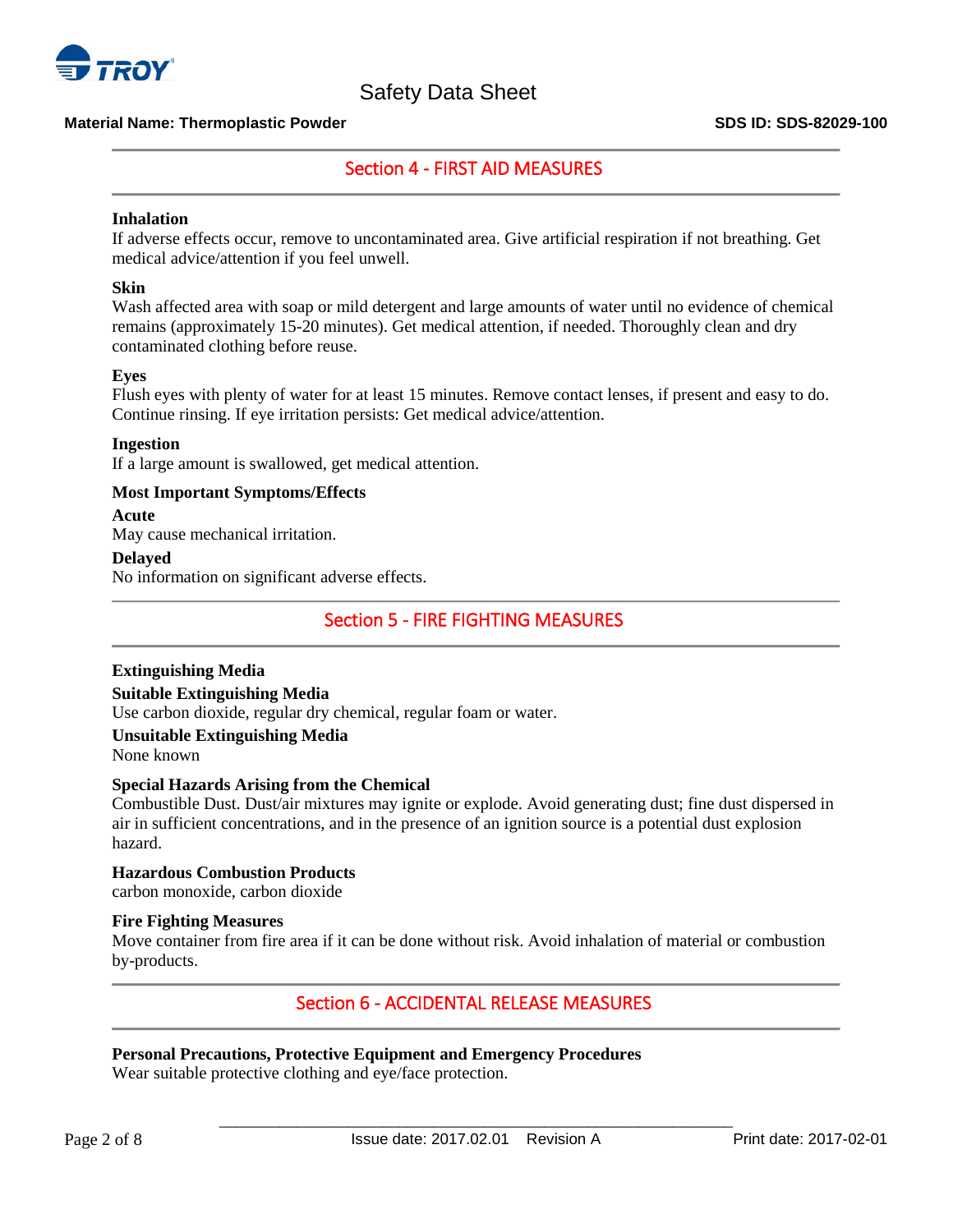

## **Material Name: Thermoplastic Powder SDS ID: SDS-82029-100**

## **Methods and Materials for Containment and Cleaning Up**

Minimize dust generation and accumulation. Clean up residue with a high-efficiency particulate filter vacuum. Collect spilled material in appropriate container for disposal.

## **Environmental Precautions**

Avoid release to the environment. Keep out of water supplies and sewers.

## Section 7 - HANDLING AND STORAGE

## **Precautions for Safe Handling**

Keep out of reach of children. Avoid breathing dust. Avoid contact with eyes, skin and clothing. Use only with adequate ventilation. Minimize dust generation and accumulation. Routine housekeeping should be instituted to ensure that dusts do not accumulate on surfaces. Wash exposed areas thoroughly with soap and water after skin contact and before eating, drinking, using tobacco products, or restrooms.

## **Conditions for Safe Storage, Including any Incompatibilities**

None needed according to classification criteria

Keep out of reach of children. Store at room temperature. Keep container tightly closed. Keep dry. Keep separated from incompatible substances. Store in area of low relative humidity. Keep away from heat and ignition sources.

## **Incompatible Materials**

strong oxidizing materials

## Section 8 - EXPOSURE CONTROLS / PERSONAL PROTECTION

## **Component Exposure Limits**

| Silica, amorphous $ 7631-86-9$ |                                         |
|--------------------------------|-----------------------------------------|
| NIOSH:                         | $6 \text{ mg/m}3 \text{ TWA}$           |
|                                | 3000 mg/m3 IDLH                         |
| OSHA (US):                     | 20 mppcf TWA; ((80)/(% SiO2) mg/m3 TWA) |

## **Biological limit value**

There are no biological limit values for any of this product's components.

## **Engineering Controls**

Use only in well ventilated areas. Ensure compliance with applicable exposure limits.

## **Individual Protection Measures, such as Personal Protective Equipment**

## **Eye/face protection**

Eye protection not required under normal conditions.

## **Skin Protection**

Protective clothing is not required under normal conditions.

## **Respiratory Protection**

No respirator is required under normal conditions of use.

## **Glove Recommendations**

Protective gloves are not required under normal conditions.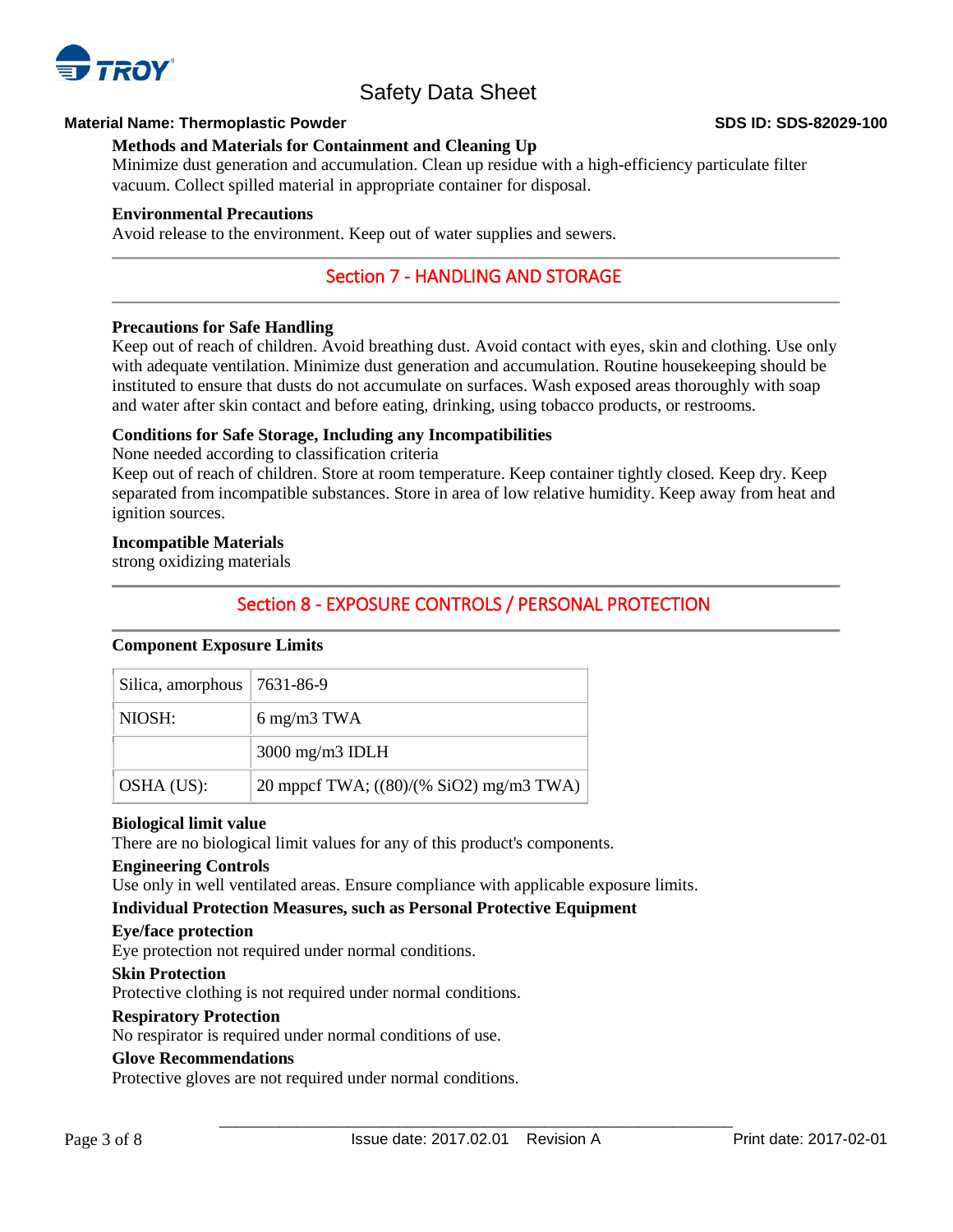

## **Material Name: Thermoplastic Powder SDS ID: SDS-82029-100**

## Section 9 - PHYSICAL AND CHEMICAL PROPERTIES

| <b>Appearance</b>            | black powder   | <b>Physical State</b>                         | solid          |
|------------------------------|----------------|-----------------------------------------------|----------------|
| Odor                         | Slight         | <b>Color</b>                                  | black          |
| <b>Odor Threshold</b>        | Not available  | pH                                            | Not available  |
| <b>Melting Point</b>         | Not available  | <b>Boiling Point</b>                          | Not applicable |
| <b>Freezing point</b>        | Not available  | <b>Evaporation Rate</b>                       | Not available  |
| <b>Boiling Point Range</b>   | Not available  | <b>Flammability</b> (solid, gas)              | Not available  |
| <b>Autoignition</b>          | Not applicable | <b>Flash Point</b>                            | Not available  |
| <b>Lower Explosive Limit</b> | Not available  | <b>Decomposition</b>                          | Not available  |
| <b>Upper Explosive Limit</b> | Not available  | <b>Vapor Pressure</b>                         | Not available  |
| <b>Vapor Density (air=1)</b> | Not available  | <b>Specific Gravity (water=1)</b>             | Not available  |
| <b>Water Solubility</b>      | insoluble      | <b>Partition coefficient: n-octanol/water</b> | Not available  |
| <b>Viscosity</b>             | Not available  | <b>Solubility (Other)</b>                     | Not available  |
| <b>Density</b>               | Not available  |                                               |                |

## Section 10 - STABILITY AND REACTIVITY

## **Reactivity**

No reactivity hazard is expected.

## **Chemical Stability**

Stable at normal temperatures and pressure.

## **Possibility of Hazardous Reactions**

Will not polymerize.

## **Conditions to Avoid**

Avoid heat, flames, sparks and other sources of ignition. Avoid contact with incompatible materials. Avoid direct sunlight. Exposure to light.

#### **Incompatible Materials**

None known

## **Hazardous decomposition products**

carbon monoxide, carbon dioxide.

## Section 11 - TOXICOLOGICAL INFORMATION

## **Acute and Chronic Toxicity**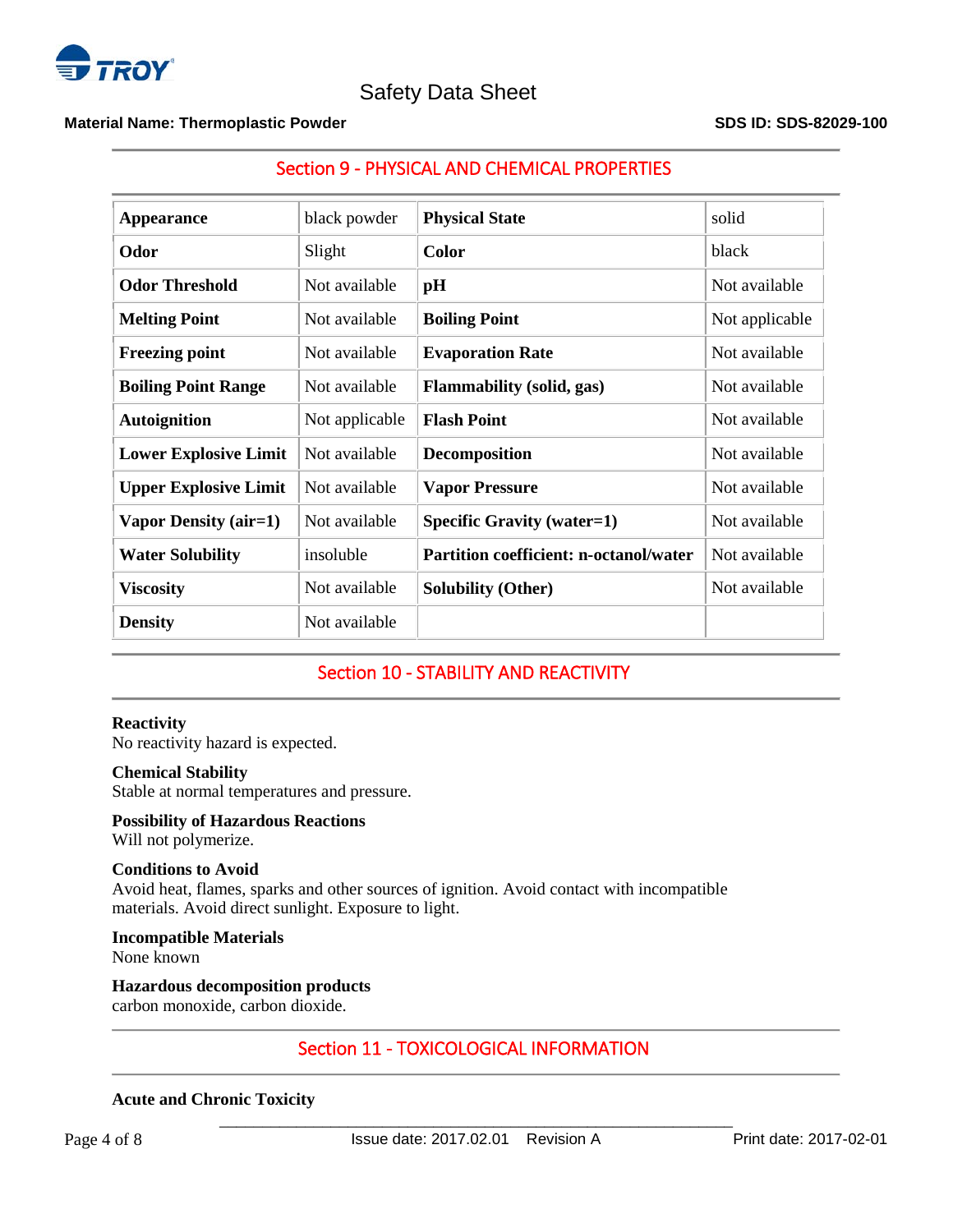

## **Material Name: Thermoplastic Powder SDS ID: SDS-82029-100**

## **Component Analysis - LD50/LC50**

The components of this material have been reviewed in various sources and the following selected endpoints are published: Ferric oxide black (1317-61-9) Oral LD50 Rat >10000 mg/kg

Silica, amorphous (7631-86-9) Oral LD50 Rat >5000 mg/kg Dermal LD50 Rabbit >2000 mg/kg Inhalation LC50 Rat >2.2 mg/L 1 h

## **Immediate Effects**

No information on significant adverse effects.

## **Delayed Effects**

No information on significant adverse effects.

## **Irritation/Corrosivity Data**

May cause mechanical irritation.

## **Respiratory Sensitization**

No data available.

## **Dermal Sensitization**

No data available.

## **Component Carcinogenicity**

| Ferric oxide black $\vert$ 1317-61-9 |                                                                       |
|--------------------------------------|-----------------------------------------------------------------------|
| DFG:                                 | Category 3B (could be carcinogenic for man)                           |
| Silica, amorphous $ 7631-86-9$       |                                                                       |
| $\vert$ IARC:                        | Monograph 68 [1997]; Supplement 7 [1987] (Group 3 (not classifiable)) |

## **Germ Cell Mutagenicity**

No data available.

## **Reproductive Toxicity**

No data available.

**Specific Target Organ Toxicity - Single Exposure** No data available.

**Specific Target Organ Toxicity - Repeated Exposure** No data available.

#### **Aspiration hazard** No data available.

**Medical Conditions Aggravated by Exposure** No data available.

## Section 12 - ECOLOGICAL INFORMATION

## **Ecotoxicity**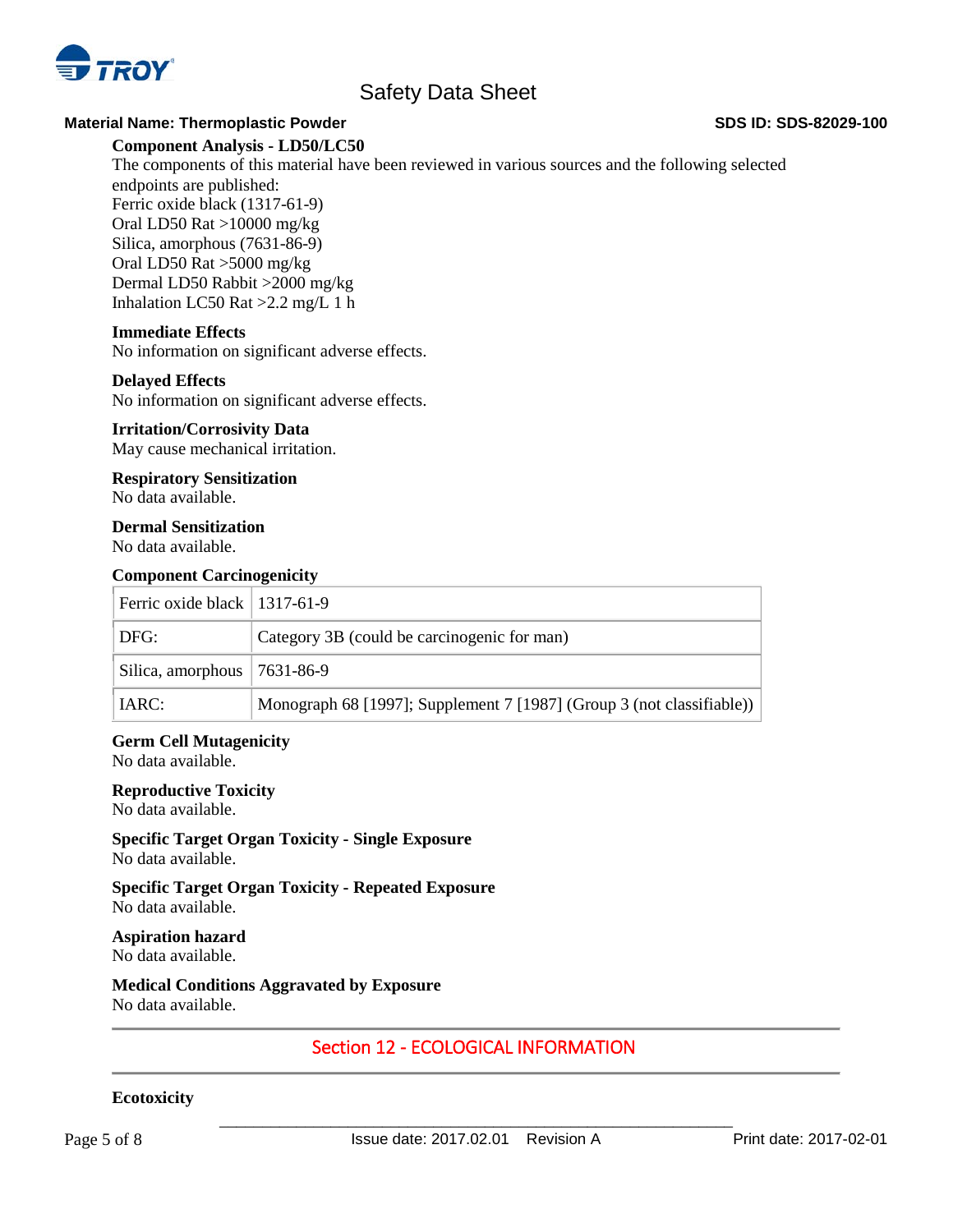

## **Material Name: Thermoplastic Powder <b>SDS** ID: SDS-82029-100

No information available for the product.

## **Component Analysis - Aquatic Toxicity**

| Silica, amorphous   $7631-86-9$ |                                                           |
|---------------------------------|-----------------------------------------------------------|
| Fish:                           | LC50 96 h Brachydanio rerio 5000 mg/L [static]            |
| Algae:                          | EC50 72 h Pseudokirchneriella subcapitata 440 mg/L IUCLID |
| Invertebrate:                   | EC50 48 h Ceriodaphnia dubia 7600 mg/L IUCLID             |

## **Persistence and Degradability**

No information available for the product.

#### **Bioaccumulative Potential**

No information available for the product.

#### **Bioconcentration**

No information available for the product.

## **Other Toxicity**

No additional information is available.

## Section 13 - DISPOSAL CONSIDERATIONS

#### **Disposal Methods**

Dispose in accordance with all applicable regulations.

## Section 14 - TRANSPORT INFORMATION

**US DOT Information: UN/NA #:** Not Regulated **IATA Information: UN#:** Not Regulated **TDG Information: UN#:** Not Regulated

## Section 15 - REGULATORY INFORMATION

#### **U.S. Federal Regulations**

None of this products components are listed under SARA Sections 302/304 (40 CFR 355 Appendix A), SARA Section 313 (40 CFR 372.65), CERCLA (40 CFR 302.4), TSCA 12(b), or require an OSHA process safety plan.

## **U.S. State Regulations**

The following components appear on one or more of the following state hazardous substances lists:

| Component                                                   | <b>CAS</b> |  | CA MA MN NJ | PA |
|-------------------------------------------------------------|------------|--|-------------|----|
| Silica, amorphous   7631-86-9   Yes   Yes   Yes   Yes   Yes |            |  |             |    |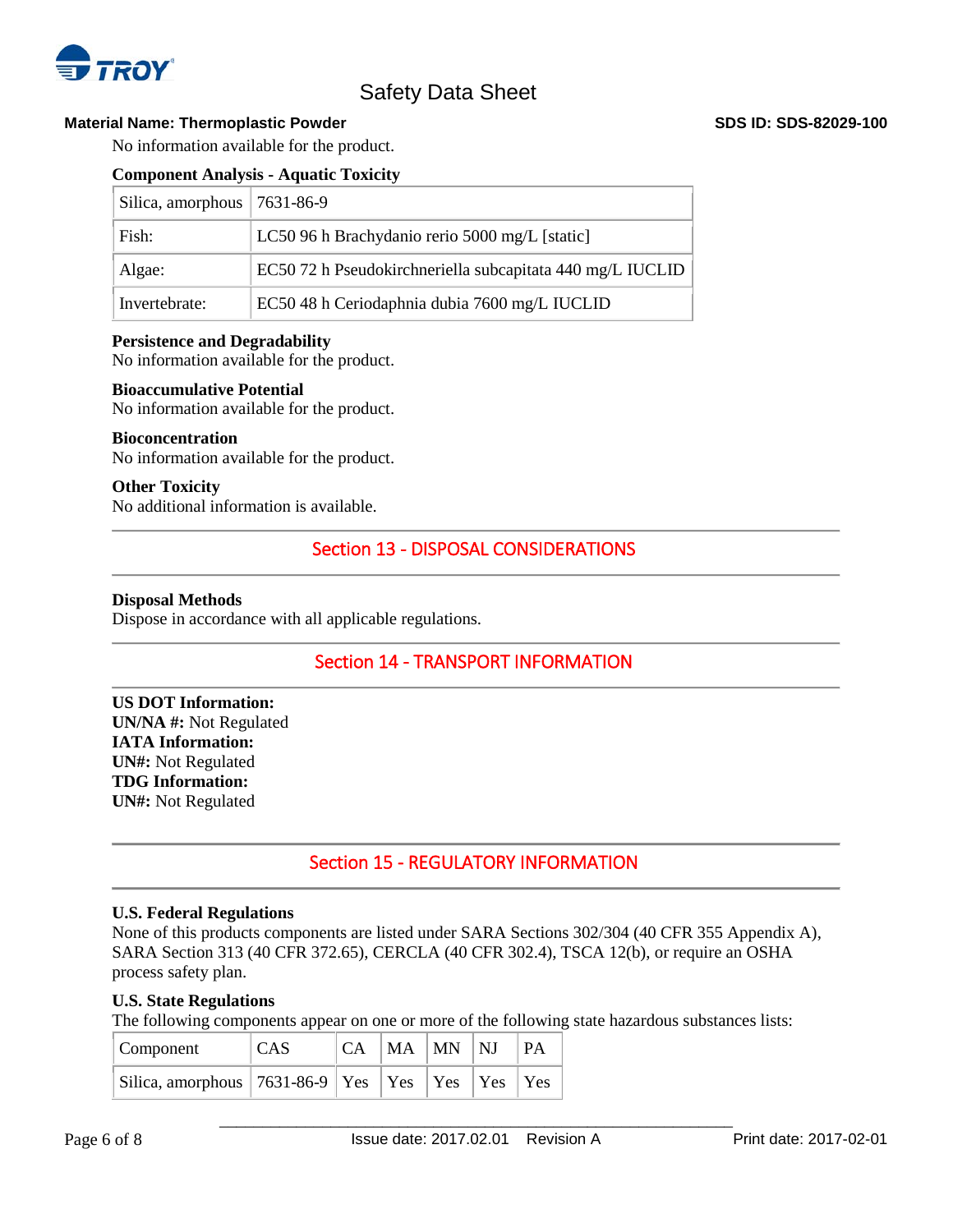

## **Material Name: Thermoplastic Powder SDS ID: SDS-82029-100**

**Not listed under California Proposition 65**

## **Canadian WHMIS Ingredient Disclosure List (IDL)**

Components of this material have been checked against the Canadian WHMIS Ingredients Disclosure List. The List is composed of chemicals which must be identified on MSDSs if they are included in products which meet WHMIS criteria specified in the Controlled Products Regulations and are present above the threshold limits listed on the IDL

| Silica, amorphous   7631-86-9 |       |
|-------------------------------|-------|
|                               | $1\%$ |

## **Component Analysis - Inventory**

Polyester Polyurethane Resin (Proprietary)

|  |                                                                                                                                   |  |    | US    CA    EU    AU    PH    JP - ENCS    JP - ISHL    KR - KECI/KECL    KR - TCCA    CN    NZ    MX |    |               |  |
|--|-----------------------------------------------------------------------------------------------------------------------------------|--|----|-------------------------------------------------------------------------------------------------------|----|---------------|--|
|  | $\overline{N_0}$ $\overline{N_0}$ $\overline{N_0}$ $\overline{N_0}$ $\overline{N_0}$ $\overline{Y}$ $\overline{Y}$ $\overline{S}$ |  | No | No                                                                                                    | No | Yes   No   No |  |

## Ferric oxide black (1317-61-9)

| <b>US</b> | CA         | EU                              | AU | PH | $JP -$<br><b>ENCS</b> | $JP -$<br><b>ISHL</b> | $KR -$<br><b>KECI/KECL</b> | $KR -$<br><b>TCCA</b> | <b>CN</b> | NZ             | <b>MX</b> |
|-----------|------------|---------------------------------|----|----|-----------------------|-----------------------|----------------------------|-----------------------|-----------|----------------|-----------|
| Yes       | <b>DSL</b> | $ $ EIN $ $ Yes $ $ Yes $ $ Yes |    |    |                       | No                    | Yes                        | No                    |           | $Yes \mid Yes$ | Yes       |

## Polymer (Proprietary)

| <b>US</b> | <b>CA</b>                                                              | EU | AU | PH | <b>ENCS</b> | $JP -$<br>ISHL | $KR -$<br><b>KECI/KECL</b> | ` KR -<br><b>TCCA</b> | CN | NZ              | MX |
|-----------|------------------------------------------------------------------------|----|----|----|-------------|----------------|----------------------------|-----------------------|----|-----------------|----|
|           | $\vert$ Yes $\vert$ DSL $\vert$ No $\vert$ Yes $\vert$ Yes $\vert$ Yes |    |    |    |             | N <sub>o</sub> | Yes                        | No                    |    | Yes   Yes   Yes |    |

## Silica, amorphous (7631-86-9)

| <b>US</b> | CA        | EU                 | AU | PH | $JP -$<br><b>ENCS</b> | $JP -$<br><b>ISHL</b> | $KR -$<br><b>KECI/KECL</b> | $KR -$<br><b>TCCA</b> | <b>CN</b> | <b>NZ</b>       | MX |
|-----------|-----------|--------------------|----|----|-----------------------|-----------------------|----------------------------|-----------------------|-----------|-----------------|----|
|           | $Yes$ DSL | $ ENN Yes Yes Yes$ |    |    |                       | N <sub>0</sub>        | Yes                        | No                    |           | Yes   Yes   Yes |    |

# Section 16 - OTHER INFORMATION

## **Summary of Changes**

New SDS: 30/03/2015

## **Key / Legend**

ACGIH - American Conference of Governmental Industrial Hygienists; ADR - European Road Transport; AU - Australia; BOD - Biochemical Oxygen Demand; C - Celsius; CA - Canada; CAS - Chemical Abstracts Service; CERCLA - Comprehensive Environmental Response, Compensation, and Liability Act; CLP - Classification, Labelling, and Packaging; CN - China; CPR - Controlled Products Regulations; DFG - Deutsche Forschungsgemeinschaft; DOT - Department of Transportation; DSD - Dangerous Substance Directive; DSL - Domestic Substances List; EEC - European Economic